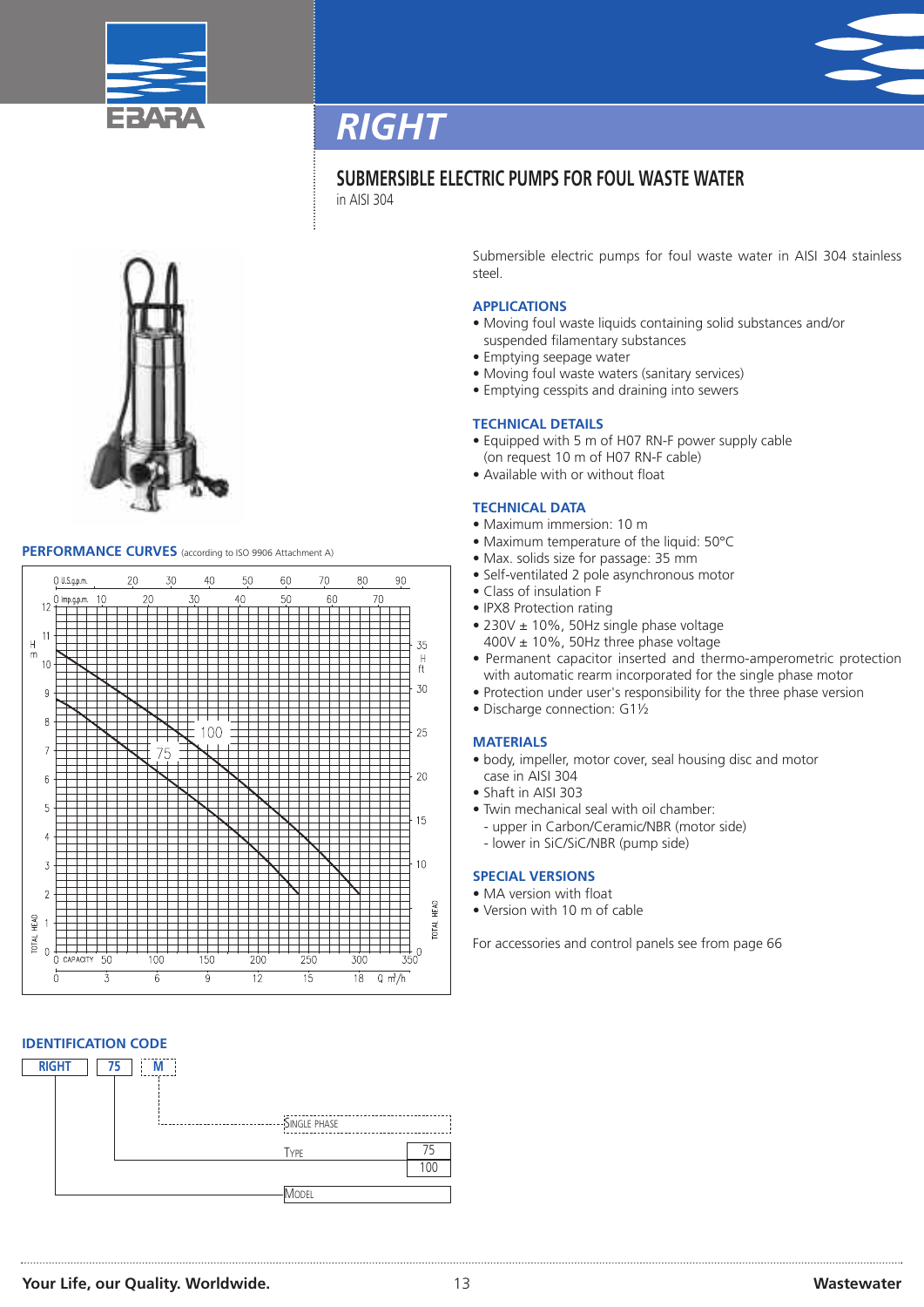



# *RIGHT*

## **SUBMERSIBLE ELECTRIC PUMPS FOR FOUL WASTE WATER** in AISI 304

### **PERFORMANCE TABLE**

| Model                   |                     |      |                 | .apacitor                |     | Ab. Curr. |          | O=Flow rate       |    |          |                |     |     |        |     |
|-------------------------|---------------------|------|-----------------|--------------------------|-----|-----------|----------|-------------------|----|----------|----------------|-----|-----|--------|-----|
| Single phase            | Three phase         |      |                 |                          |     | ſΑ        |          | l/min             | 40 | 80       | 120            | 160 | 200 | 240    | 300 |
| <b>230V</b>             | 230/400V            | [HP  | <b>IkW1</b>     | uF                       | Me  | e         |          | m <sup>3</sup> /h | ∼  | o<br>4.O | $ \sim$<br>$-$ | 9.6 | . . | 14.4   | 10  |
|                         |                     |      |                 |                          |     |           |          | H=Head [m]        |    |          |                |     |     |        |     |
| $75N_1$<br><b>RIGHT</b> | <b>RIGHT</b>        | U./5 | 55<br><u>JJ</u> | 20                       | 450 | 4.8       | <u>.</u> |                   | ں. | v.o      | <u>.</u>       |     | 4.ر | Z.U    |     |
| 100 M<br><b>RIGHT</b>   | <b>RIGHT</b><br>100 |      | $\cup$ .        | $\overline{\phantom{a}}$ | 450 |           | ے ۔      |                   |    |          | . O            | b.b | 4.ر | 4<br>. | Z.U |

#### **DIMENSIONS**



### **DIMENSIONS TABLE**

| <b>Model</b> | Dimensions [mm] | Weight |     |  |
|--------------|-----------------|--------|-----|--|
|              |                 |        | (ko |  |
| RIGHT 75     |                 |        |     |  |
| RIGHT 100    |                 |        |     |  |

### **INSTALLATION**



**Your Life, our Quality. Worldwide.** 14 **Wastewater**